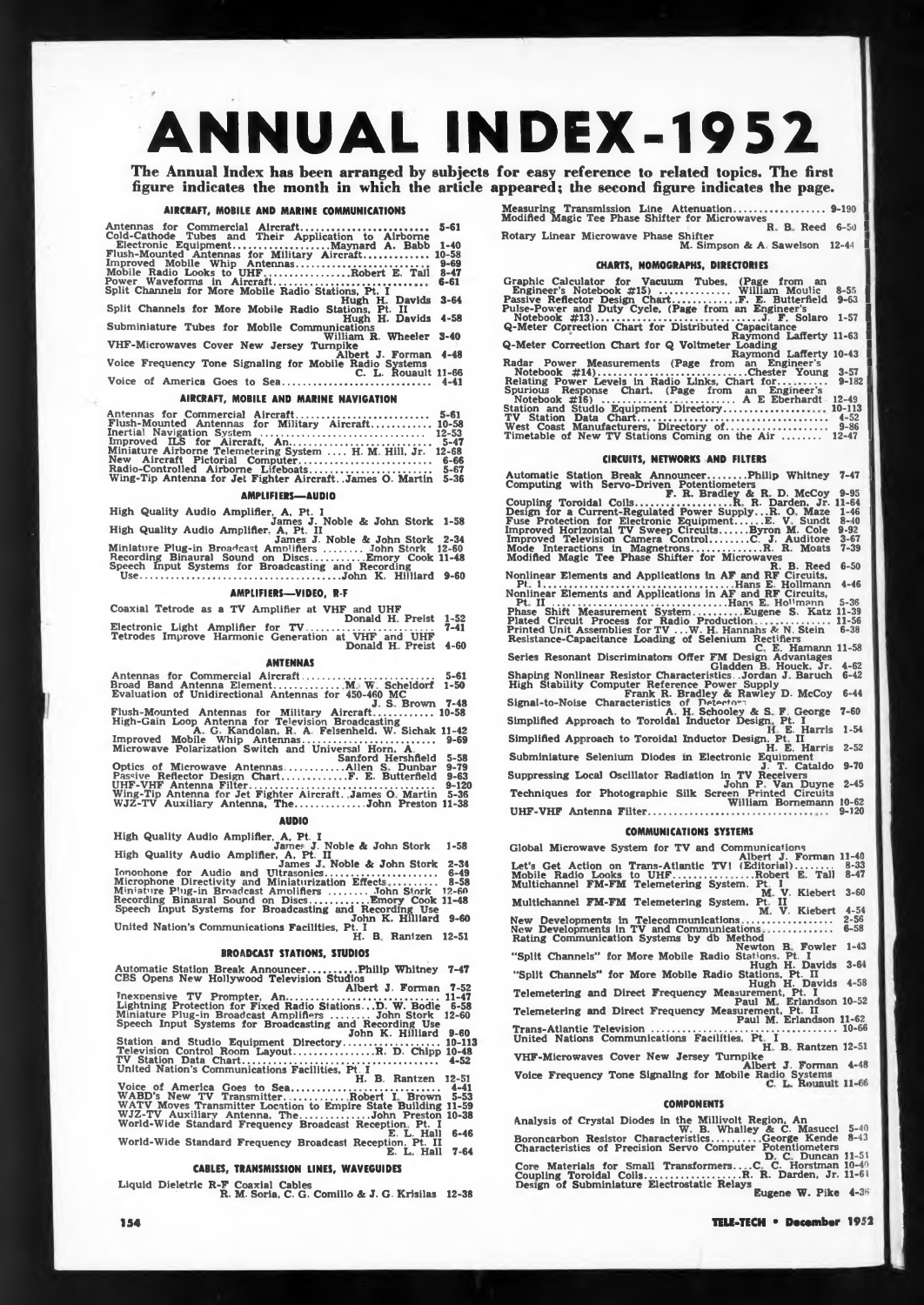**Ë-C Glass Resistors .James K. Davis 11-55 Electrolytic Capacitors at Low Temperatures... .C. D. Crater Fuse Protection for Electronic Equipment..........E. V. Sundt Germanium Diodes for Indicating Instruments and Relays Fred J. Lingel 1-44 8-40 High**

**New New New Frequency Response of Transformers M. A. Honnell & H. W. Ragsdale Low-Temperature Capacitors...................J- W- Maxwell Test Set-Up Speeds Crystal Production.......................... Tetrode Junction Transistor. The.................... . ................ Nonlinear Elements and Applications in AF and RF Circuits, Pt. I..............................................................Hans E. Hollmann 3-46 6-53 9-196 11-38**

**4-46 5-56**

**Nonlinear Elements and Applications in AF and RF Circuits, Pt. II................................ ............................. Hans <sup>E</sup> Hollmann Performance of Ultrasonic Vitreous Silica Delay Lines Morton D. Fagen Plated Circuit Process for Radio Production............................ 3-43 11-56**

Resistance-Capacitance Loading of Selenium Rectifiers<br>Shaping Nonlinear Resistor Characteristics. Jordan J. Baruch<br>Simplified Approach to Toroidal Inductor Design, Pt. I<br>Simplified Approach to Toroidal Inductor Design, Pt. **11-58 6-42**

**1-51 2-52**

**9-88**

# **COMPUTERS**

**Characteristics of Precision Servo Computer Potentiometers D. C. Duncan 11-54** Checking Analogue Computer Solutions<br>
W. F. Richmond & B. D. Loveman<br>
Computing With Servo-Driven Potentiometers<br>
N. C. J. C. F. R. Bradley & R. D. McCoy **8-44 New Aircraft Pictorial Computer Reservisor.............................................. Craig Andrews 9-95 6-66 11-57**

#### **CONVENTIONS & MEETINGS**

| AFCA's Philadelphia Convention 6-67<br>Annual AES Convention. Fourth<br>Annual Computer Meet to be Held Dec. 10-12, Second 11-92<br>IRE Conference. Fourth Southwestern 5-76<br>IRE's $40th$ Anniversary, 1952 Convention Hails<br>NARTB Engineering Conference | $10 - 89$<br>$9 - 94$<br>$3 - 48$<br>$4 - 51$ |
|-----------------------------------------------------------------------------------------------------------------------------------------------------------------------------------------------------------------------------------------------------------------|-----------------------------------------------|
| Symposium on Progress in Quality Electronic Components                                                                                                                                                                                                          | $4 - 70$                                      |
|                                                                                                                                                                                                                                                                 | $8 - 68$                                      |

# **CUES FOR BROADCASTERS**

**CARRIER ALARM Audio Failure Alarm Circuit Automatic Conelrad Alarm . ....Sam Liles, Jr. Charles Sjostrom 3-53 12-58 Carrier Warning Device from FM Turner ... Philip Whitney 9-84 — Conelrad Alarm....................................... James F. Lawrence, Jr. 10-54 Conelrad Alerting Monitor..........................Munson Robinson 4-84 Low Cost Automatic Conelrad Warning... .Charles E. Veazie 6-54 CUING Cuing Broadcast Discs................... Cuing Instantaneous Recordings. Fool-Proof Remote Cue Feed... .Frank Cook 6-51 Ray Willard R. S. Houston Incandescent or Fluorescent Studio Light CuePhilip Whitney 10-54 7-59 INDICATORS Announcer'<sup>s</sup> VU Meter Eases Gain Stabilization Problem John P. Armstrong Extra & Portable Volume** (VU) Indicating Source<br> **7-58**<br> **7-11-59**<br> **7-11-59**<br> **7-11-59**<br> **7-11-59**<br> **7-11-59**<br> **7-11-59**<br> **7-12-59**<br> **7-12-59 4-57 6-54 7-58 Remote Tower Light Indicator.........................Philip Whitney 2-50 1-48 6-72 11-61 8-50 Telephone Signal Light in Control Room... .Vernon Hughes Tower Light Indicators..........................................R- S. Houston Tower Light Time-Clock Switch.............................Bill Gordon Trapezoid Pattern Indicator ................................. George Dodge Visible Phone Indication............................................Bill Gordon MATCHING NETWORKS E'iminating Preamplifiers......................................... J D. Bodell 12-58 Master Control Room Talk-Back System............. Bill C ordon Simple Line Equalizer....................................George H. Martin Talk-Back Console with Mike Preamp Across Monitor Orville D. Jackson 7-59 5-48 W H. Meiners . .R S. Houston 4-57 7-86 8-50 Telephone Beep Eliminator Universal Input System, A... MISCELLANEOUS A-B Listening Jack and Switch ................. Don V. R. Drenner\_\_\_\_ Aluminum from Platters........................................... R <sup>E</sup> Baird 12-59 Artificial Echo Chamber........................................J- B Straughn 12-58 Bridgeport UHF Station's Two-Man Crew................................ 2-51 Camera Solves TV Prop Storage Problem................................ 3-52 Electric Door Lock for Station Control Room 2-51** Eliminating Preamplifiers<br>
Eliminating Preamplifiers<br>
From J. David Bodell 11-60<br>
From October 10.11-20<br>
Grounding for Rack-Mounted Equipment.... Edwin W. Hill 6-55<br>
Maintaining Directional Pattern While Erecting Adjacent<br> **Tower...................................... L. L. Dawkins 11-102 6-55 Makeshift Camera Crane...... ............................................................. Pad Storage............................................................ Cecil Tankersley Reverberation Generator.........................Edward B. Bench, Jr. Simple Copy Rack.......................................................G. J Cassens Studio Stethoscope for Detecting Sound Leaks Kenneth Maxwell 8-51 10-84 10-55 3-52 1-78 Somp Pump Switch Talk-Back Console... 5-49 Llewellyn Jones 10-55 Orville D. Jackson Transmitter Control for Sequential Cooperation Conelrad L. L. Dawkins TV Coverage Calculator for UHF and VHF Channels......... Voice Video.........................................................................Bob Holt RECORDERS 5-48 9-108 9-108 10-54**

Adding Playback Feature to Portable Recorder<br>Automatic Fader for Phono Turntables .... W. J. Sullivan 9-85<br>Checking Tape Speed...............................Henry R. Kaiser 7-59<br>Cleaning Tape Recorder Mechanism..........He

**Delaying Network Programs........... ........................... G. Shaffer 12-122 Disc Reverberation.................................................J. B. Straughn 10-5.' Emergency Pick-Up Head for Broadcast Stations 4-42 2-50 , , , , \_ Antonio Vaccaro Identifying Reels of Recording Tape . .Robert M. Harvey 11-102 Improved Response from Paper Tape.. L. H Ciumbaugh 11-60 Long Period Recording............................ Eugene S Clars ' Non-Slip Method for Playing 45 RPM Discs William E. Dixon Pickup Arm Lock for Phono Players ....... Wayne Woodbury Presetting a Tape............................................. Kenneth J Dolan Rejuvenating Old Discs by Applying Lubricant... .H. Brooks Remote Recorder Starting..............................Robert D Hough Reverberation Effects by Tape Recorders.............John Gort Simplification of Turntable Operation.............Sam W. Engle Simplification of Turntable Operation ............... Don Vogt Simplified Remote Control for Tape Recorders 12-5fe 12-59 9-85 •1-57 10-54 3-53 8-50 1-48 7-5J \_ Henry O. Worthing Single Input-Output Connection.............................. Sam Dudas** Spring Speed Changer........................Robert C. Beson<br>Stabilizer for Disc Recording Head............John M. Tiffany<br>Synchronized Recorder with any Tape Recorder..........<br>Tape Recorder Modifications for Editing to Di **<sup>1</sup>'ape Storage..................................................................Glen Bamett Time Delay System for Network Programs Edgar T Carter Transcribing Without Spare Turntables........Kenneth J. Dolan Turntable Speed Modifications................................ C. W. Knapp REMOTES <sup>A</sup> Clock-Timed Remote Control System... .James F. Smith Cue Light Box for Remotes.......................... ...J. L. Mott Microwave STL Changeover Switching..........Elmer C. Fischer Multi-Conductor Mike Cable Aids Remote Setups " R. S. Houston Program Delay System..........................................Ken Maxwell Programming from Transmitter........................ Jim Hoffswell Remote Control for StudioAmplifiers............... R. S Houston Remote Controlled Selection of Remote Telephone Lines Antonio Vaccaro Remote Pickup without Amplifiers .....................<sup>R</sup> S. Houston Remote Start-Stop System. ........... J. M Sherwood, Jr Remotely Controlled Tape Recorder.... ..Edward Boyer Simplex Operation of Order Phone and Remote Amplifiers Elliott Full Sub-Midget Portable Remote Amplifier... .Robert S. Houston Universal Microphone Plugs for Remote Pickups Marvin L. Moberly 8-50 11-61 11-61**<br> **11-102**<br> **11-49**<br> **11-49**<br> **11-49**<br> **11-612**<br> **11-612**<br> **11-612 1-49 6-72 6-55 5-48 5-94 2-68 3-52 9-85 8-51 12-54 9-85 4-56 11-61 6-55 10-55 5-49 I -55 11-60 12-58**

**6-51 9-81 9-84**

# **DETECTORS, RECTIFIERS AND DISCRIMINATORS**

Analysis for Crystal Diodes in the Millivolt Region<br>Germanium Diodes for Indicating Instruments and Relays **5-40**

**4-42**

High-Sensitivity Gas Tube Detector for Microsystems and tend J. Lingel<br>High-Sensitivity Gas Tube Detector for Microsystems<br>Second Detector S/N Improvement.....Leonard S. Schwartz<br>Series-Resonant Discriminators Offer FM Des **8-62 10-56**

**4-62**

**7-60**

**9-70**

# **FREQUENCY ALLOCATIONS**

**New FCC Television Allocations—VHF and UHF, The 5-68**

#### **GENERAL**

| Directory of Representatives. 1953 11-149                |  |
|----------------------------------------------------------|--|
|                                                          |  |
| Electronic West Coast-A New Way of Life. The             |  |
|                                                          |  |
| Louis N. Ridenour<br>$9 - 74$                            |  |
| $5 - 33$                                                 |  |
|                                                          |  |
|                                                          |  |
|                                                          |  |
|                                                          |  |
| Greater Membership Value Through IRE's Plan of           |  |
|                                                          |  |
|                                                          |  |
|                                                          |  |
| Let's Take a Careful Look At Subscription-TV 7-33        |  |
|                                                          |  |
| Lifting of "Freeze" Will Usher in TV's UHF Era 2-29      |  |
| Microwaves—Weapon in Global Battle of Ideas 12-35        |  |
| Military Deferment for Key Engineers, A 19-Step Outline  |  |
|                                                          |  |
|                                                          |  |
|                                                          |  |
| West Coast Radio and Electronic Exports Increase 9-142   |  |
|                                                          |  |
|                                                          |  |
| Where Does Lifting of the "Freeze" Leave Us?<br>$6 - 33$ |  |
|                                                          |  |

#### **GOVERNMENT COMMUNICATIONS**

| Flush-Mounted Antennas for Military Aircraft 10-58                                                                               |
|----------------------------------------------------------------------------------------------------------------------------------|
| Magnetic Powder Cores for Military Communication                                                                                 |
| Military Deferment for Key Engineers, A 19-Step Outline                                                                          |
| New Developments at National Bureau of Standards<br>$7 - 50$                                                                     |
|                                                                                                                                  |
| Subminiaturization of Servo AmplifiersAlbert C. Smith 11-45<br>VHF-UHF Rescue TransceiversC. F. Maass & R. R. Reilly<br>$9 - 67$ |
|                                                                                                                                  |
| $7 - 42$<br>World's Largest Centrifuge Tests Men & Equipment<br>World-Wide Standard Frequency Broadcast Reception, Pt. I         |
| E. L. Hall 6-46                                                                                                                  |
| World-Wide Standard Frequency Broadcast Reception. Pt. Il<br>$7 - 64$<br>E. L. Hall                                              |
| <b>GOVERNMENT PURCHASING</b>                                                                                                     |
| Centralize Military Buying?Murray Fiebert 11-51<br>Defense Contracting Outlook 64 & Billions for Our Industry                    |

| Defense Contracting Outlook-\$4.4 Billions for Our Industry |           |
|-------------------------------------------------------------|-----------|
| Lt. Col. S. Gerstin 6-36                                    |           |
| Defense Contracts Selling to Uncle Sam in '52               |           |
| Murray Fiebert 2-32                                         |           |
| Military Contract Awards                                    | 8-120     |
|                                                             | $9 - 191$ |
| Military Radio-Electronic Procurement Guide 6-Insert        |           |
|                                                             |           |
|                                                             |           |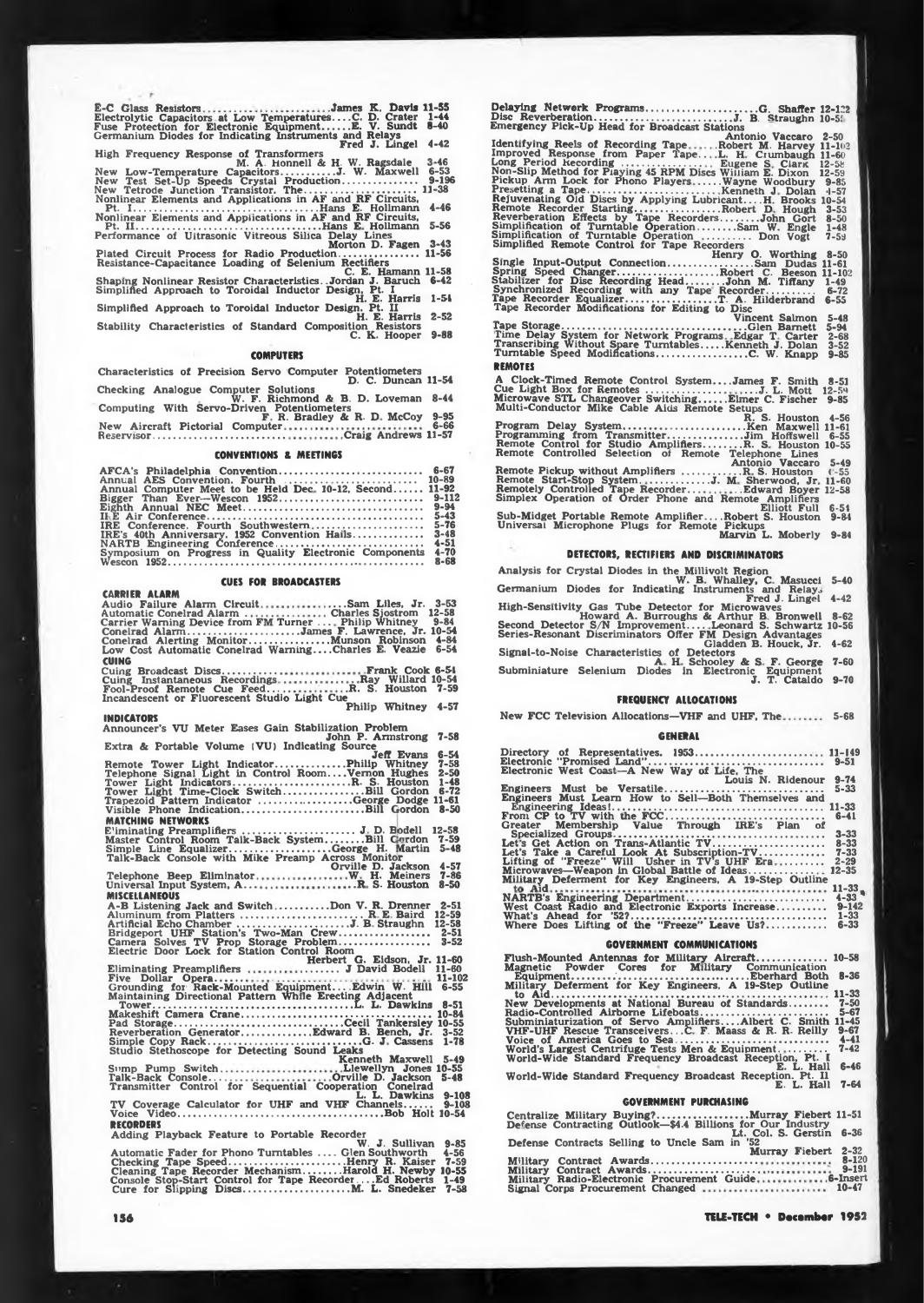# **INSTRUMENTS. MEASUREMENTS, TEST METHODS**

| Calibration of Commercial Field-Strength Meters                                         |           |
|-----------------------------------------------------------------------------------------|-----------|
| Clarence C. Cook 11-44                                                                  |           |
| Germanium Diodes for Indicating Instruments and Relays                                  |           |
| Fred J. Lingel                                                                          | $4 - 42$  |
| High-Q Measurements in the 1000-MC Range. Alex Horvath 12-62                            |           |
| High-Sensitivity Gas Tube Detector for Microwaves                                       |           |
| Howard A. Burroughs & Arthur B. Bronwell                                                | $8 - 62$  |
| Improved Direct-Reading VHF Frequency Meter, An                                         |           |
| Leonard S. Cutler                                                                       | $9 - 72$  |
| Measurement of Amplitude Linearity in Television                                        |           |
| W. K. Squires                                                                           | $8 - 60$  |
| Measuring Transmission Line Attenuation<br>Measuring TV Field Intensities by Helicopter | $9 - 190$ |
| John G. Preston                                                                         | $6 - 64$  |
| Microwave Devices for Magnetron Production Testing                                      |           |
| Markus Nowogrodzki 10-36                                                                |           |
| Microwave Pulse Power Measurement Techniques                                            |           |
| W. H. Dobbertin                                                                         | $9 - 54$  |
| Modified Magic Tee Phase Shifter for Microwaves                                         |           |
| R. B. Reed                                                                              | $6 - 51$  |
| New Developments at National Bureau of Standards                                        | $7 - 50$  |
| New Test Set-Up Speeds Crystal Production                                               | $9 - 196$ |
| Phase Shift Measurement SystemEugene S. Katz 11-39                                      |           |
| Power Waveforms in Aircraft                                                             | $6 - 61$  |
| Pulse-Power and Duty-Cycle (Page from an Engineer's                                     |           |
|                                                                                         | $1 - 57$  |
| Q-Meter Correction Chart for Distributed Capacitance                                    |           |
| Raymond Lafferty 11-63                                                                  |           |
| Q-Meter Correction Chart for Q Voltmeter Loading                                        |           |
| Raymond Lafferty 10-43                                                                  |           |
| Radar Power Measurements (Page from an Engineer's                                       | $3 - 57$  |
| Notebook #14)Chester Young<br>Rating Communication Systems by db Method                 |           |
| Newton B. Fowler                                                                        | $1 - 43$  |
| Receiver Production Test Distribution System, A                                         |           |
| H. Goldberg                                                                             | $7 - 44$  |
| Sweep Frequency Generator for UHF Television Band                                       |           |
| J. A. Cornell & J. F. Sterner                                                           | $2 - 38$  |
| Telemetering and Direct Frequency Measurement, Pt.                                      |           |
| Paul M. Erlandson 10-52                                                                 |           |
| Telemetering and Direct Frequency Measurement. Pt. II                                   |           |
| Paul M. Erlandson 11-62                                                                 |           |
| Visual Display Methods for Microwave Measurement                                        |           |
| F. J. Burkhard 9-76                                                                     |           |
| Wideband Sweep Generator for VHF & UHF TV                                               |           |
| Herbert A. Finke & Frank Blecher                                                        | $8 - 52$  |
| World's Largest Centrifuge Tests Men & Equipment                                        | $7 - 42$  |

#### **FOR MANUFACTURERS—NEW METHODS. MATERIALS, AND MACHINES**

|                                              | $2 - 55$  |
|----------------------------------------------|-----------|
| Dynamic Measurements on Filter ChokesG. Tint | $4 - 44$  |
|                                              | $2 - 55$  |
| Improving Germanium Diode Noise Figures      | $5 - 62$  |
|                                              | $4 - 45$  |
| Manufacture of Mica Paper Insulation         | $5 - 63$  |
|                                              |           |
| Metal-Surfaced Dielectric Sheets             | $2 - 54$  |
|                                              | $5 - 62$  |
|                                              | $2 - 55$  |
| New Developments in Telecommunications       | 2-56      |
| New Test Set-Up Speeds Crystal Production    | $9 - 196$ |
|                                              | $4 - 108$ |
|                                              | $5 - 62$  |
|                                              | $4 - 45$  |
|                                              |           |
|                                              | $4 - 44$  |
| Shielded Production Test Stations            | $5 - 62$  |
|                                              | $4 - 44$  |
|                                              | $4 - 45$  |
|                                              | 4-108     |
| Test FlybacksTheodore E. Cantor              | $2 - 54$  |
|                                              | $2 - 55$  |
|                                              |           |
|                                              | $2 - 54$  |

# **MANUFACTURING: RADIO—TV—ELECTRONIC**

**High-Efficiency Coolers for Power Tubes M. B Lemeshka & A. G. Nekut 11-69 Mechanical Considerations Affecting Vacuum Tube Reliabil-ity, Pt I....... . .............................................. R. J. E. Whittier Mechanical Considerations Affecting Vacuum Tube Reliabil-ity, Pt. II........................................ R J. E. Whittier Microwave Devices for Magnetron Production Testing Markus Nowogrodzki Plated Circuit Process for Radio Production................................ Printed Unit Assemblies for TV., A. <sup>H</sup> Hannahs & N. Stein <sup>A</sup> Receiver Production Test Distribution System H. Goldberg Resistance-Capacitance Loading of Selenium Rectifiers C. E. Hamann Servomechanism Techniques Applied tn Manufacturing Problems, Pt. I......... S. P. Higgens, Jr. A G. W. McKnight Servomechanism Techniaues Applied to Manufacturing Problems, Pt II....S. P Higgens. Jr. & G. W. McKnight Techniques for Photographic Silk Screen Printed Circuits William Bornemann 2-42 3-54 10-36 11-56 6-38 7-44 11-58 5-64 6-62 10-62**

# **MATERIALS, PROPERTIES OF**

|                                           |  |  | Analysis for Crystal Diodes in the Millivolt Region, An.  |                        |  |
|-------------------------------------------|--|--|-----------------------------------------------------------|------------------------|--|
|                                           |  |  | W. B. Whalley & C. Masucci 5-40                           |                        |  |
|                                           |  |  | Boroncarbon Resistor CharacteristicsGeorge Kende 8-48     |                        |  |
|                                           |  |  | Core Materials for Small TransformersC. C. Horstman 10-40 |                        |  |
| Dielectric and Semiconductive Suspensions |  |  |                                                           |                        |  |
|                                           |  |  |                                                           | Hane E. Hollmann, 9-56 |  |

**Core Materials for Small Transformers......... C. C. Horstman Dielectric and Semiconductive Suspensions Hans E. Hollmann E-C Class Resistors................................................ James K. Davis Magnetic Powder Cores for Military Communication Equipment............. . ..............................................Eberhard Both Magnetic Properties of Ferrite Materials. . .Ephraim Gelbard Nonlinear Elements and Applications in AF and RF C r-uits Pt. I.................................................................. Hans E Hollmann Nonlinear E'ements and Applications in AF and RF Circuits, Pt. II.................................................................Hans E Hollmann Performance of Ultrasonic Vitreous Silica Delay Lines Morton D. Fagen Stability Characteristics of Standard Composition Resistors C. K. Hooper 9-56 11-55 H-36 5-50 4-46**

- **5-56**
- **3-43 9-88**

#### **MICROWAVES**

**Coaxial Cell for Microwave Spectroscopy.................................... Global Microwave System for TV and Communications 12-41** 

**Albert J. Forman Design of <sup>a</sup> Commercial Microwave Relay, Pt. I. .. .E. Dyke High-Sensitivity Gas Tube Detector for Microwaves 11-40 12-54**

**Howard A. Burroughs A Arthur B Bronwell 8-62 \_ . \_ High-Q Measurements in the 1000-MC Range..Alex Horvath 12-62 Microwave Approach Alarm..................................... W C. White 12-48 Microwave Devices for Magnetron Production Testing Markus Nowogrodzki Microwave Polarization Switch and Universal Hom, A Sanford Hershfield**

**10-36**

**Microwave Pulse Power Measurement Techniques W. H. Dobbertin 9-54 5-58**

**1-62 12-35**

Microwaves: Backbone of Network Television<br>Microwaves—Weapon In Global Battle of Ideas............ 12-35<br>Modified Magic Tee Phase Shifter for Microwaves<br>Optics of Microwave Antennas................Allen S. Dunbar 9-79

n. B. Reed 6-50<br>
Rotary Linear Microwave Phase Shifter<br>
Rotary Linear Microwave Phase Shifter<br>
Subminiaturization of Servo Amplifiers.....Albert C. Smith 11-45<br>
Uninterrupted Power for Microwaves...Leo G. Sands 8-39<br>
Unint **8-39**

**4-48**

**9-76**

#### **RADAR**

| Pulse-Power and Duty Cycle (Page from an Engineer's |  |
|-----------------------------------------------------|--|
| Radar Power Measurements (Page from an Engineer's   |  |
| Notebook #14)Chester Young 3-57                     |  |

## **RECEIVERS**

| Combination UHF-VHF Television Tuner                      |           |
|-----------------------------------------------------------|-----------|
| H. A. Finke & S. Deutsch                                  | $9 - 58$  |
| Design Considerations for Combination UHF & VHF           |           |
|                                                           |           |
| Guide to Latest UHF Receiving Tubes                       | $11 - 92$ |
| Improved Horizontal TV Sweep Circuits Byron M. Cole       | $9 - 92$  |
| Measurement of Amplitude Linearity in Television          |           |
|                                                           | $8 - 60$  |
| New UHF Television Converter. AHenry Hesse                | $3 - 36$  |
| Performance and Design of a Compact UHF Tuner             |           |
| H. F. Rieth                                               | $8 - 42$  |
| Plated Circuit Process for Radio Production               | $11 - 56$ |
| Receiver Production Test Distribution SystemH. Goldberg   | $7 - 44$  |
| H. Goldberg                                               | $7 - 44$  |
| Suppressing Local Oscillator Radiation in TV<br>Receivers |           |
| John P. Van Duyne                                         | $2 - 45$  |
| Synchronous Detection of AM SignalsJohn P. Costas         | $7 - 55$  |
| VHF-UHF Rescue TransceiversC. F. Maass & R. R. Reilly     | $9 - 67$  |

**RECORDING & TRANSCRIBING Endless-Loon Magazine Speeds Taoe Handling............. .. Improved Photo-Recording From Cathode-Ray TV Tubes Lt. Rudolph L. Kuehn Recording Binaural Sound on Discs............. . Emory Cook Speech Input Systems for Broadcasting and Recording Use John K. Hilliard 9-199 2-48 11-48** Tape Recording for Telemetry & Data Analysis, Pt. I<br>Tape Recording for Telemetry & Data Analysis, Pt. I<br>Tape Recording for Telemetry & Data Analysis, Pt. II<br>Kenneth Boothe 6-56

#### **SERVOMECHANISMS, SERVO SYSTEMS**

**Characteristics of Precision Servo Computer Potentiometers D. C. Duncan 11-54** Computing with Servo-Driven Potentionneters<br>
F. R. Bradley & R. D. McCoy 9-95<br>
Fluid Magnetic Clutch for Servomechanisms<br>
G. A. Walters & A. D. McCoy 9-95<br>
Servomechanism Techniques Applied to Manufacturing<br>
Problems. Pt. **5-64 6-62 11-45 STATISTICS** 

| Annual Statistics of the TV-Radio-Electronic Industries 1-34 |  |
|--------------------------------------------------------------|--|
| Tele-Totals-Facts & Figures Round-up of the Electronic       |  |
|                                                              |  |
| Tele-Totals-Facts & Figures Round-up of the Electronic       |  |
|                                                              |  |
|                                                              |  |

#### **TELEMETERING**

| Miniature Airhorne Telemetering SystemH. M. Hill. Jr. 12-68<br>Multichannel FM-FM Telemetering System, Pt. I |          |
|--------------------------------------------------------------------------------------------------------------|----------|
| M. V. Kiebert<br>Multichannel FM-FM Telemetering System, Pt. II                                              | $3 - 60$ |
| M. V. Kiebert                                                                                                | $4 - 54$ |
| Tape Recording for Telemetry & Data Analysis. Pt. I<br>Kenneth Boothe                                        | $5 - 44$ |
| Tape Recording for Telemetry & Data Analysis, Pt. II<br>Kenneth Boothe                                       | $6 - 57$ |
| Telemetering and Direct Frequency<br>Measurement. Pt. I                                                      |          |
| Paul M. Erlandson 10-52<br>Measurement. Pt. II<br>Telemetering and Direct Frequency                          |          |
| Paul M. Erlandson 11-62                                                                                      |          |

### **TELEVISION—GENERAL**

| Albert J. Forman 7-52 | $8 - 57$ |  |
|-----------------------|----------|--|
|                       | $7 - 41$ |  |